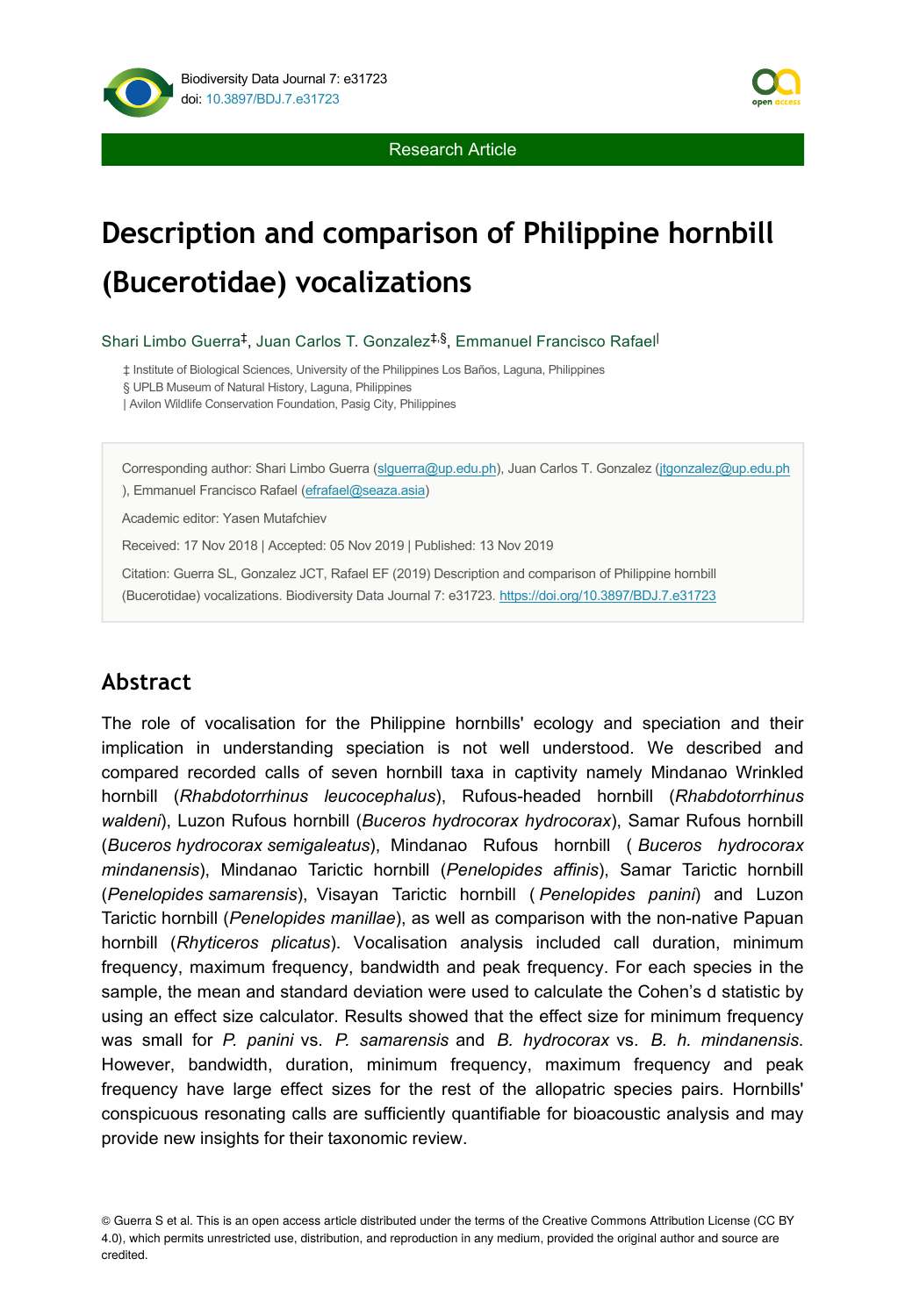# **Keywords**

Species limits, hornbills, vocalisation, bioacoustics

# **Introduction**

Hornbills (Bucerotidae) are a charismatic group of tropical birds, under the Order Bucerotiformes, recognised for their long decurved bill supported with a prominent casque. Some 60-64 species of Bucerotiformes are currently recognised worldwide, including two species of ground-hornbills within the family Bucorvidae. The majority of the species belong to the family Bucerotidae and which all share the unique trait of plastering the nestcavity (Gonzalez 2012). Numerous studies for conservation focused on surveys and other correlated projects which include habitat re-establishment, breeding, instruction for handling and education and public awareness (Lum and Poonswad 2005).

The resounding vocalisations of hornbills aids their communication interaction with conspecifics and sympatrics in dense forest habitats, defence, territory and threat (Haimoff 2008, Poonswad et al. 2013, Policht et al. 2009), but there are few studies on their bioacoustics (Kemp 1998, Gonzalez 2012). However, bioacoustic analysis of the hornbills' calls has remained insufficiently studied despite its potential to provide valuable information to understanding communication and evolution as shown by Oba (1998). It has long been debated on the use of the casque and their implications to the resonating calls produced by hornbills (Kemp 1995, Kinnaird and O'Brien 2007). Tobias et al. (2010) proposed a standardised approach for delimiting of species and establishment of the taxonomic relationships between species and subspecies, based on multiple phenotypic characters i.e. biometrics, plumage and voice.

Studies by Gonzalez (2012) and Gonzalez et al. (2013) show that molecular phylogenetic relationships within Bucerotidae corroborate well with the vocal variations across the family. Currently, the lack of available records of hornbill calls, especially for the Philippine species, impedes further bioacoustic analyses. Therefore, the aim of our study is to record and examine the loud calls of Philippine hornbills kept in captivity in order to describe and compare hornbill vocalisations, based on the standardised criteria parameters given in the standardised criteria for species delimitation.

# **Material and methods**

### **Study site and recording of vocalisations**

Observations took place during the day and the advertisement calls were recorded on an opportunistic basis with a Sony PBR-330 parabolic reflector, Uniso UC-0163 hands-free microphone and Sony IC recorder ICD-BX140. During the recording of the calls, the microphone was approximately 8 to 10 metres away from the hornbill species in captivity. The male hornbills, used in the study, were inside the cages with the other hornbills of the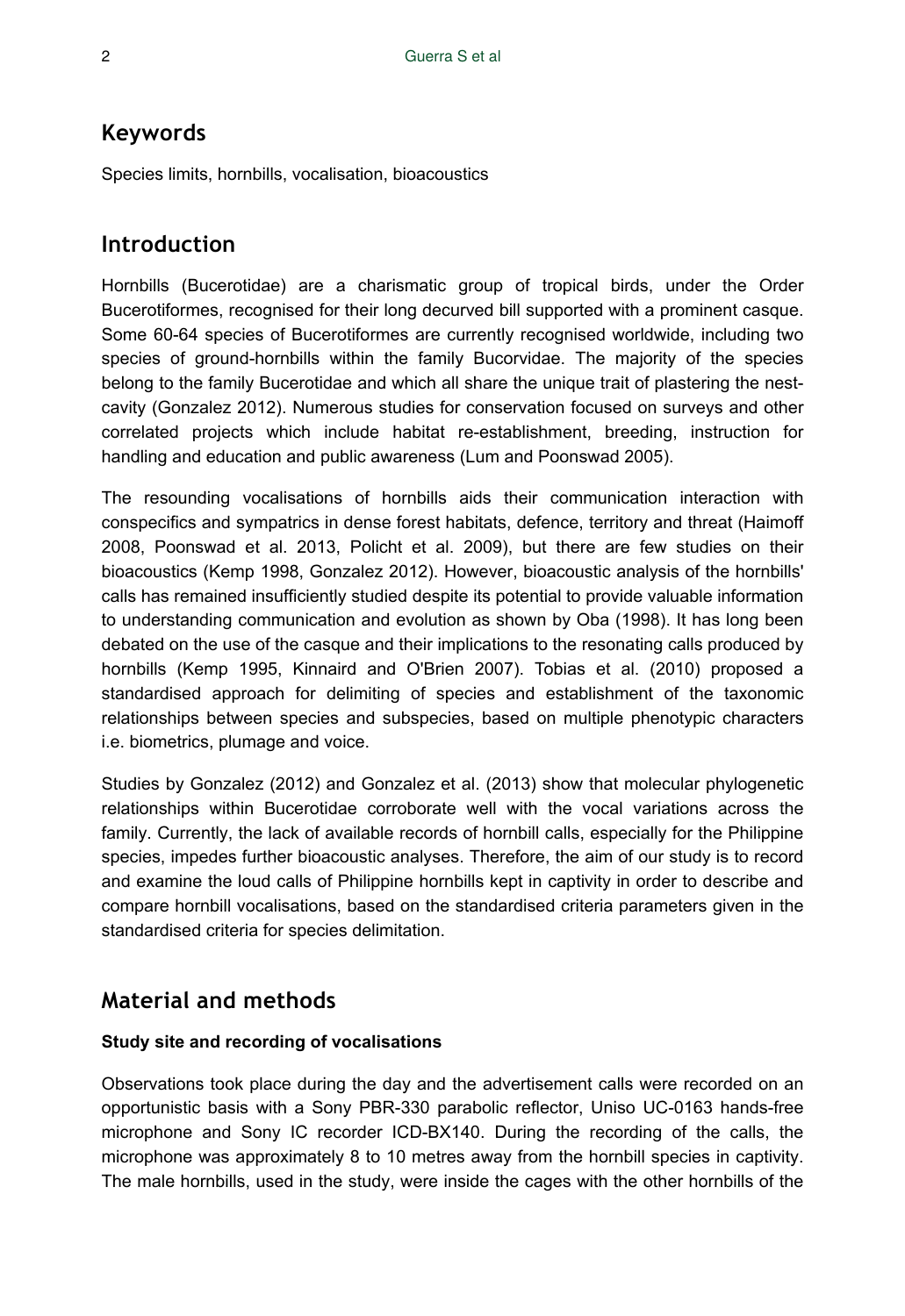same species. The majority of the vocal sampling was derived from captive hornbills due to the limitations of recording vocalisations of Philippine hornbills in the wild. For comparison, analysis was supplemented by recordings available from online databases.

Adult male captive hornbills in Avilon Zoo, Rodriguez, Rizal were used in this study (Fig. 1). These include the Mindanao Wrinkled hornbill (*Rhabdotorrhinus leucocephalus* (Vieillot, 1816), Luzon Rufous hornbill (*Buceros hydrocorax hydrocorax* Linnaeus, 1766), Visayan Rufous hornbill (*Buceros hydrocorax semigaleatus* Tweeddale, 1878), Mindanao Rufous hornbill (*Buceros hydrocorax mindanensis* Tweeddale, 1877), Luzon Tarictic hornbill (*Penelopides manillae* (Boddaert, 1783)) and Visayan Tarictic hornbill (*Penelopides panini* (Boddaert, 1783)). The Papuan hornbill (*Rhyticeros plicatus* (J.R. Forster, 1781)) was also incorporated in the study since it was formerly a subspecies of *R. leucocephalus*. For added comparison, the vocalisations of the Rufous-headed hornbill (*Rhabdotorrhinus waldeni* (Sharpe, 1877), Mindanao hornbill (*Penelopides affinis* Tweeddale, 1877) and Samar hornbill (*Penelopides samarensis* Steere, 1890) were obtained from Policht et al. (2009), Xeno-canto and Avocet, respectively.



#### Figure 1. doi

Male captive Philippine hornbill species. *Rhabdotorrhinus leucocephalus* (left) and *Buceros hydrocorax* (right).

#### **Analysis**

Each individual had six to ten replicates and the non-overlapping vocalisations with the lowest background noise were used for analysis. The editing and noise reduction tools were utilised in Audacity 2.1.3 to eliminate unnecessary noise. Recordings were digitised and analysed using waveforms and spectrograms generated by Raven Pro 1.2 software. The vocalisations were quantified following the criteria proposed by Tobias et al. (2010) which include duration, maximum frequency, minimum frequency, bandwidth and peak frequency. The software automatically generated values for the said parameters.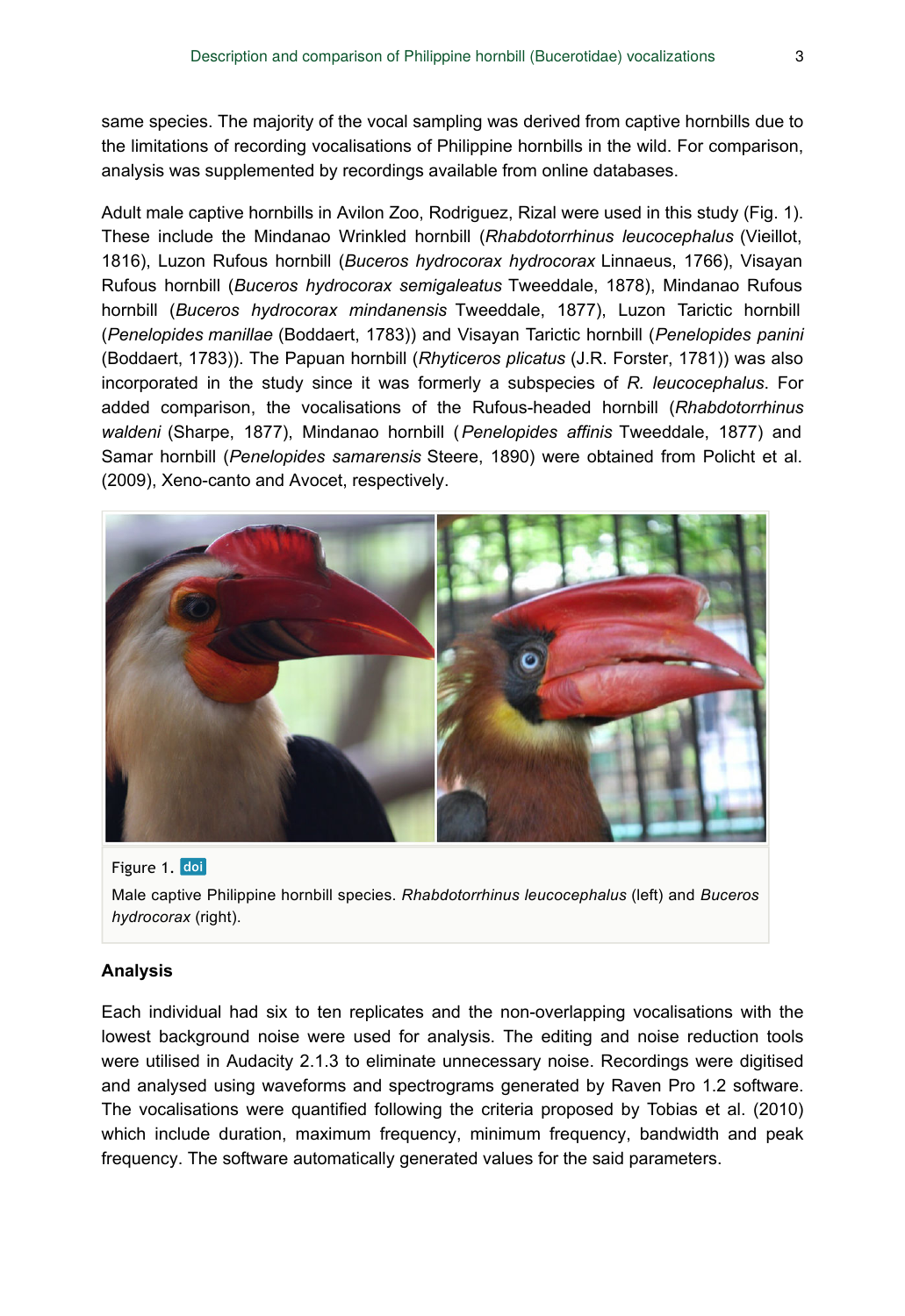For each individual in the sample, the individual average for each parameter was determined. Thereafter, the mean and standard deviation were used to calculate the effect size index (Becker 2000) by using an excel effect size calculator. Cohen's *d* is beneficial in raw units that are regarded random upon manifestation in units of variability. An effect size of 0.2, 0.5 and 0.8 is an indication of small, medium and large effect sizes, respectively (Cohen 1988). The variables with the strongest temporal (s) and strongest spectral (kHz) characters were used in computing for the total score (Table 1). There are four degrees of magnitude, namely minor (1), medium (2), major (3) and exceptional (4) differences. A threshold of 7 served as the basis for species delimitation amongst the taxa.

| Table 1.<br>Summary of phenotypic scoring procedures (Tobias et al. 2010). |                                                         |                                                                             |                                                                                                |                                                                                                                         |                                                                                                                       |  |  |  |  |  |  |
|----------------------------------------------------------------------------|---------------------------------------------------------|-----------------------------------------------------------------------------|------------------------------------------------------------------------------------------------|-------------------------------------------------------------------------------------------------------------------------|-----------------------------------------------------------------------------------------------------------------------|--|--|--|--|--|--|
| <b>Trait</b>                                                               | Magnitude (Score)                                       |                                                                             |                                                                                                |                                                                                                                         |                                                                                                                       |  |  |  |  |  |  |
|                                                                            | Frequency of<br>scoring                                 | Minor (1)                                                                   | Medium (2)                                                                                     | Major (3)                                                                                                               | Exceptional (4)                                                                                                       |  |  |  |  |  |  |
| Morphology<br>(biometrics)                                                 | Strongest<br>increase and<br>strongest<br>decrease only | Effect size:<br>$0.2 - 2$                                                   | Effect size: 2-5                                                                               | Effect size: 5-10                                                                                                       | Effect size: >10                                                                                                      |  |  |  |  |  |  |
| <b>Acoustics</b>                                                           | Strongest<br>temporal and<br>spectral<br>character only | Effect size:<br>$0.2 - 2$                                                   | Effect size: 2-5                                                                               | Effect size: 5-10                                                                                                       | Effect size: >10                                                                                                      |  |  |  |  |  |  |
| Plumage and<br>bare parts                                                  | Three strongest<br>characters                           | A slightly<br>different wash<br>or suffusion to<br>all parts of any<br>area | Distinctly different<br>tone/shade to all<br>or part of a<br>significant area of<br>feathering | Contrastingly different<br>hue/colour to all or part<br>of a significant part of a<br>significant area of<br>feathering | Radically different<br>colouration or pattern<br>to most of plumage<br>(striking contrast in<br>colour, shade, shape) |  |  |  |  |  |  |
| Geographical<br>relationship                                               | n/a                                                     | Broad hybrid<br>zone                                                        | Narrow hybrid<br>zone                                                                          | Parapatry                                                                                                               | n/a                                                                                                                   |  |  |  |  |  |  |

# **Results and Discussion**

Vocalisations of hornbills were found to reveal information on the individual (Policht et al. 2009). Tarictic hornbills are the smallest amongst the hornbills and they have narrow casques (Kennedy et al. 2000, Policht et al. 2009). They also emit relatively higher frequencies compared to those of *Buceros, Rhyticeros* and *Rhabdotorrhiunus*. This is due to the association of casque resonance frequency to the fundamental frequency (Alexander et al. 1994, Policht et al. 2009).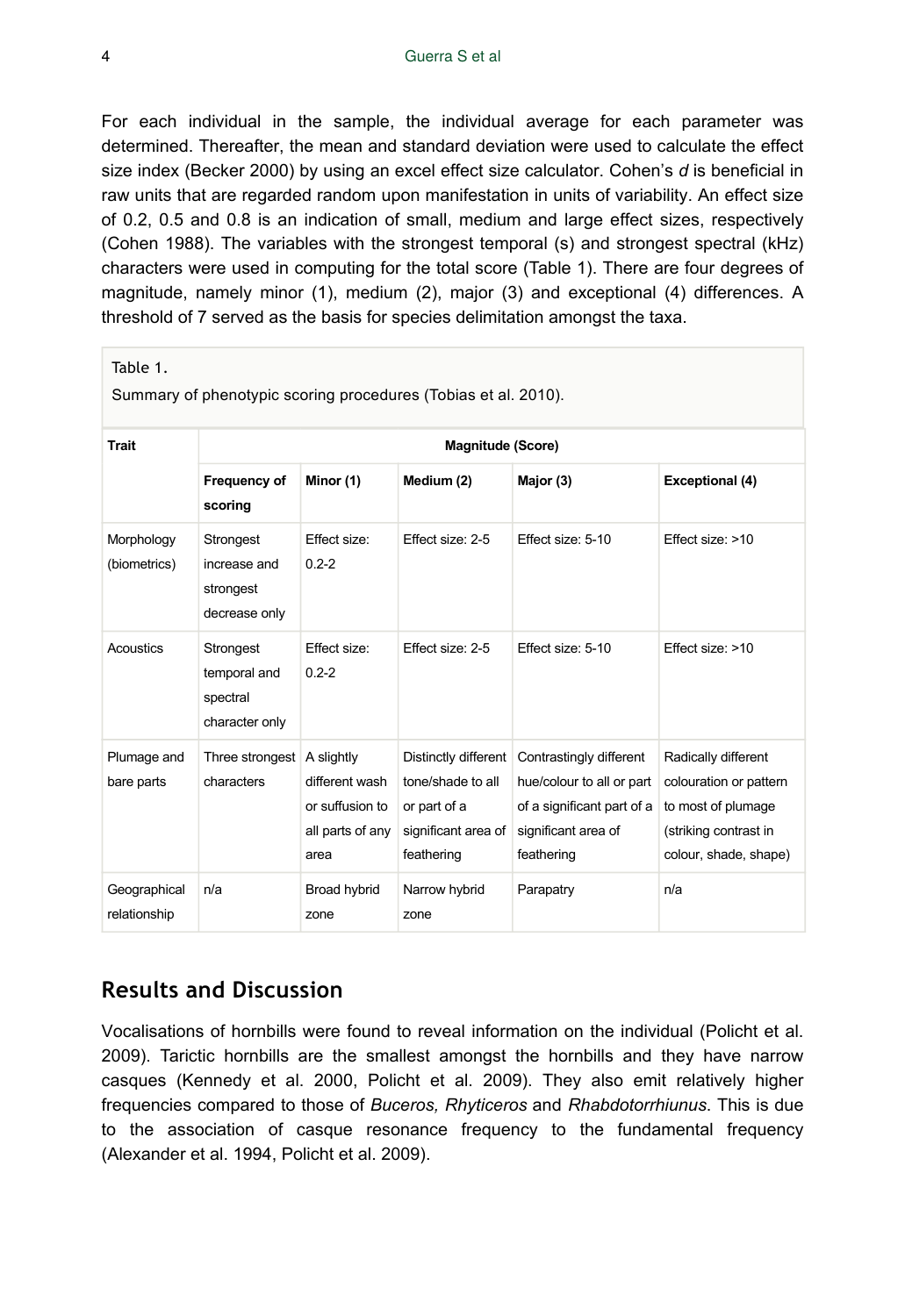For this study, there were six individuals for *P. affinis*, five for *P. manillae* and four for *P. panini* and *P. samarensis* (Table 2). Results showed that *P. manillae* vs. *P. samarensis* had the greatest values of Cohen's *d* in bandwidth (11.82), duration (6.55) and minimum frequency (6.66). On the other hand, *P. manillae* vs. *P. panini* obtained the highest value in minimum frequency (6.66) and maximum frequency (7.82), while *P. affinis* vs. *P. manillae* had the greatest value in peak frequency (9.88). Collectively, the calls of all members of the genus *Penelopides* are described as a high-pitched trumpeting bleat, but there are noticeable differences between them, which can be differentiated further, based on their quantified calls.

### Table 2.

Summary of mean, standard deviation, number of individuals, pooled variance, Cohen's *d* score and total score using a standard quantitative criteria (Tobias et al. 2010) for compared species of *Penelopides sp*.

| <b>Vocal Characters</b> | Mean       | <b>SD</b>     | n           | Mean          | <b>SD</b> |                | n Pooled variance Cohen's d Score Total Score |       |                |   |
|-------------------------|------------|---------------|-------------|---------------|-----------|----------------|-----------------------------------------------|-------|----------------|---|
|                         | P. affinis |               | P. panini   |               |           |                |                                               |       |                |   |
| <b>Bandwidth</b>        | 4.6735     | 0.2377        | 6           | 5.5377        | 0.0907    |                | $4 \mid 0.1753$                               | 4.93  | $\overline{2}$ | 5 |
| Duration                | 0.1875     | 0.0148        | 6           | 0.1571        | 0.0091    | 4              | 0.01                                          | 2.63  | $2^*$          |   |
| Minimum Frequency       |            | 2.0346 0.2023 | 6           | 1.8686        | 0.071     | 4              | 0.1482                                        | 1.12  | $\mathbf{1}$   |   |
| Maximum Frequency       | 6.7081     | 0.1495        | 6           | 7.4063        | 0.0841    | 4 <sup>1</sup> | 0.1153                                        | 6.06  | $3***$         |   |
| Peak Frequency          | 4.7272     | 0.1604        | 6           | 4.171         | 0.0811    | $\overline{4}$ | 0.1218                                        | 4.57  | 2              |   |
| P. affinis              |            |               | P. manillae |               |           |                |                                               |       |                |   |
| <b>Bandwidth</b>        | 4.6735     | 0.2377        | 6           | 5.1882        | 0.1053    | 5              | 0.1724                                        | 2.99  | 2              | 6 |
| Duration                | 0.1875     | 0.0148        | 6           | 0.1244        | 0.0046    | 5 <sup>1</sup> | 0.01                                          | 6.1   | $3*$           |   |
| Minimum Frequency       | 2.0346     | 0.2023        | 6           | 1.3492        | 0.0995    | 5 <sup>1</sup> | 0.149                                         | 4.6   | $\overline{2}$ |   |
| Maximum Frequency       | 6.7081     | 0.1495        | 6           | 6.5374        | 0.15      | 5              | 0.1354                                        | 1.26  | 1              |   |
| Peak Frequency          |            | 4.7272 0.1604 | 6           | 3.2542        | 0.1704    |                | 5 0.1492                                      | 9.88  | $3***$         |   |
| P. affinis              |            |               |             | P. samarensis |           |                |                                               |       |                |   |
| <b>Bandwidth</b>        | 4.6735     | 0.2377        | 6           | 4.1438        | 0.0929    | 4 <sup>1</sup> | 0.1756                                        | 3.02  | 2              | 5 |
| Duration                | 0.1875     | 0.0148        | 6           | 0.2562        | 0.0345    | $\overline{4}$ | 0.02                                          | 3.18  | $2^*$          |   |
| Minimum Frequency       |            | 2.0346 0.2023 | 6           | 1.8855        | 0.0792    | $\overline{4}$ | 0.1495                                        | 1     | 1              |   |
| Maximum Frequency       | 6.7081     | 0.1495        | 6           | 6.0293        | 0.0456    | 4              | 0.1086                                        | 6.25  | 3              |   |
| Peak Frequency          | 4.7272     | 0.1604        | 6           | 3.8559        | 0.0806    | 4              | 0.1217                                        | 7.16  | $3**$          |   |
| P. manillae             |            |               |             | P. samarensis |           |                |                                               |       |                |   |
| Bandwidth               |            | 5.1882 0.1053 | 5           | 4.1438        | 0.0929    | 4              | 0.0884                                        | 11.82 | $4**$          | 7 |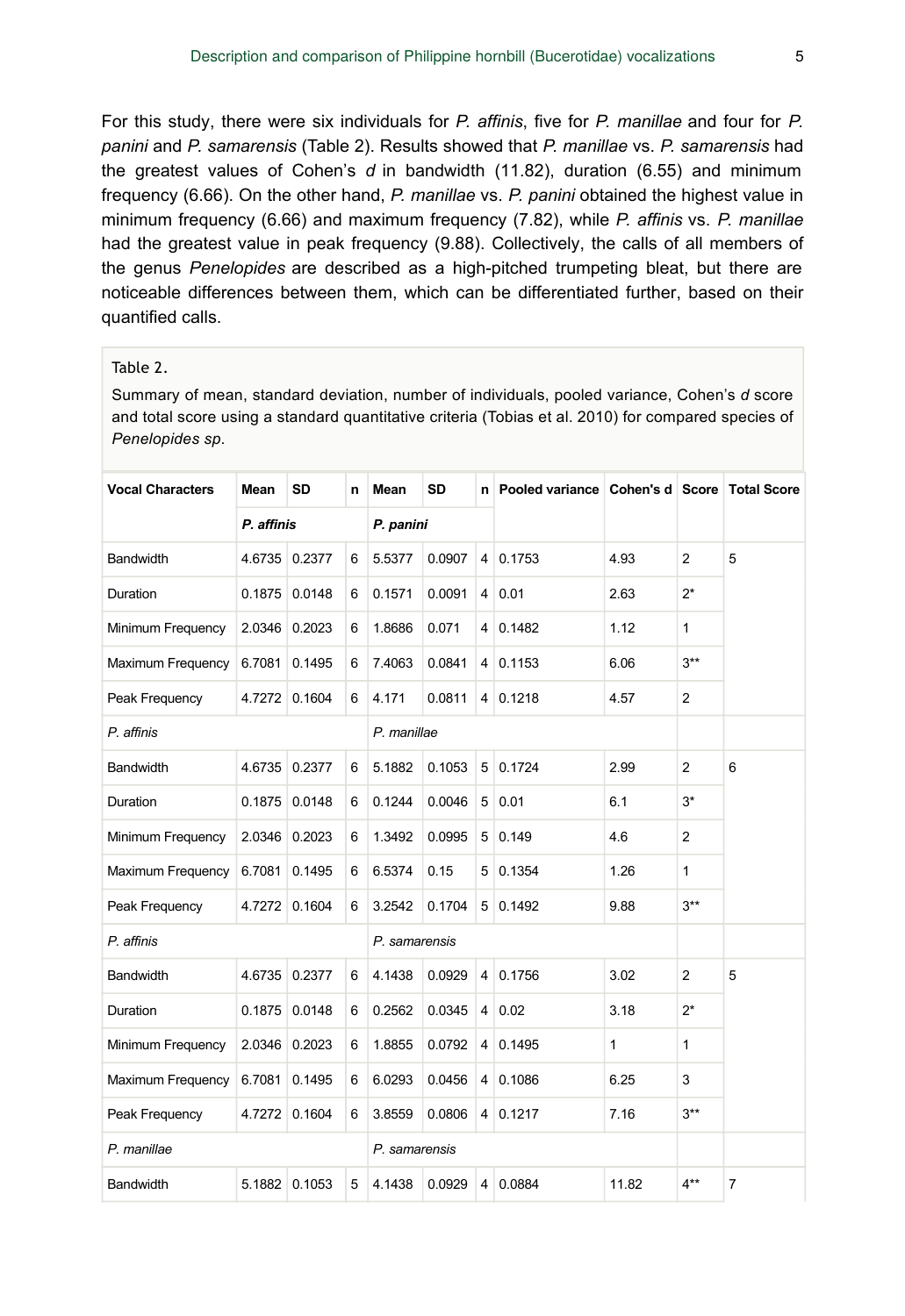| Duration                                                        | $0.1244$ 0.0046 |               | 5 | 0.2562        | 0.0345 | 4              | 0.02          | 6.55  | $3*$           |   |
|-----------------------------------------------------------------|-----------------|---------------|---|---------------|--------|----------------|---------------|-------|----------------|---|
| Minimum Frequency                                               |                 | 1.3492 0.0995 | 5 | 1.8855        | 0.0792 | $\overline{4}$ | 0.0806        | 6.66  | 3              |   |
| Maximum Frequency                                               | $6.5374$ 0.15   |               | 5 | 6.0293        | 0.0456 | $\overline{4}$ | 0.1034        | 4.91  | $\overline{2}$ |   |
| Peak Frequency                                                  |                 | 3.2542 0.1704 | 5 | 3.8559        | 0.0806 |                | 4 0.1227      | 4.9   | $\overline{2}$ |   |
| P. panini                                                       |                 |               |   | P. samarensis |        |                |               |       |                |   |
| <b>Bandwidth</b>                                                | 5.5377          | 0.0907        | 4 | 4.1438        | 0.0929 | $\overline{4}$ | 0.0795        | 17.53 | 4              | 6 |
| Duration                                                        | 0.1571          | 0.0091        | 4 | 0.2562        | 0.0345 | 4 <sup>1</sup> | 0.02          | 4.54  | $2^*$          |   |
| Minimum Frequency                                               | 1.8686          | 0.071         | 4 | 1.8855        | 0.0792 | $\overline{4}$ | 0.0651        | 0.26  | 1              |   |
| Maximum Frequency                                               | 7.4063          | 0.0841        | 4 | 6.0293        | 0.0456 | 4 <sup>1</sup> | 0.0586        | 23.51 | $4**$          |   |
| Peak Frequency                                                  | 4.171           | 0.0811        | 4 | 3.8559        | 0.0806 | 4 <sup>1</sup> | 0.07          | 4.5   | $\overline{2}$ |   |
| P. manillae                                                     |                 |               |   | P. panini     |        |                |               |       |                |   |
| <b>Bandwidth</b>                                                | 5.1882          | 0.1053        | 5 | 5.5377        | 0.0907 |                | $4 \mid 0.09$ | 3.99  | 2              | 6 |
| Duration                                                        | 0.1244          | 0.0046        | 5 | 0.1571        | 0.0091 |                | 4 0.01        | 5.39  | $3*$           |   |
| Minimum Frequency                                               |                 | 1.3492 0.0995 | 5 | 1.8686        | 0.071  | $\overline{4}$ | 0.08          | 6.66  | 3              |   |
| Maximum Frequency                                               | 6.5374 0.15     |               | 5 | 7.4063        | 0.0841 | 4 <sup>1</sup> | 0.11          | 7.82  | $3***$         |   |
| Peak Frequency                                                  | 3.2542          | 0.1704        | 5 | 4.171         | 0.0811 |                | $4 \mid 0.12$ | 7.46  | 3              |   |
| *strongest temporal character<br>**strongest spectral character |                 |               |   |               |        |                |               |       |                |   |

The effect sizes for *P. affinis* vs. *P. panini* were large for all vocal characteristics- bandwidth (4.93), duration (2.63), minimum frequency (1.12), maximum frequency (6.06) and peak frequency (4.57). A score of 5 was given to the species pair due to obtaining medium (2) and major (3) scores for the strongest temporal and strongest spectral characters, respectively.

On the other hand, *P. affinis* vs. *P. manillae* also generated a large effect size for bandwidth (2.99), duration (6.10), minimum frequency (4.60), maximum frequency (1.26) and peak frequency (9.88). The strongest temporal and strongest spectral character resulted in a score of 6. Thus, the large effect sizes amongst the species in *Penelopides* strongly demonstrated variation in vocalisation amongst the taxon.

The magnitude of the strongest temporal and strongest spectral characters were 2 and 3, respectively. In total, a score of 5 was given to *P. affinis* and *P. samarensis* due to obtaining large effect sizes for all vocal characteristics – bandwidth (3.02), duration (3.18), minimum frequency (1.00), maximum frequency (6.25) and peak frequency (7.16) acquired large effect sizes.

Between *P. manillae* vs. *P. samarensis*, the effect size was also large for all variables, earning a score of  $7 -$  bandwidth  $(11.82)$ , duration  $(6.55)$ , minimum frequency  $(6.66)$ ,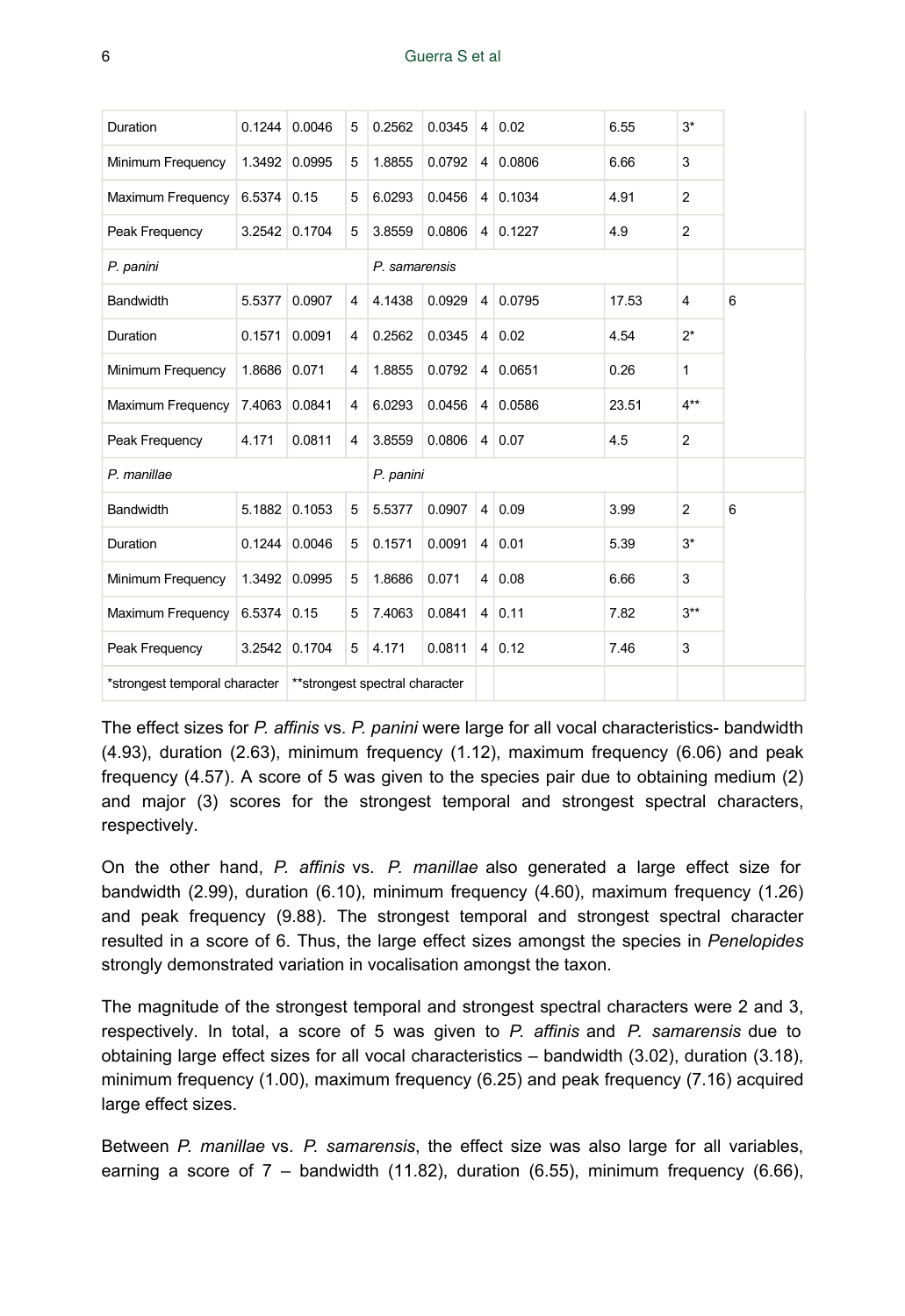maximum frequency (4.91) and peak frequency (4.90). The major and exceptional values of duration and bandwidth resulted in a score of 7.

However, *P. panini* vs. *P. samarensis* had a small effect size on minimum frequency (0.26), but the other variables, bandwidth (17.53), duration (4.54), maximum frequency (23.51) and peak frequency (4.50), had large effect sizes. A score of 6 was given to the species pair upon acquiring medium and exceptional values.

Lastly, *P. manillae* vs. *P. panini* received a score of 6 because of having large effect sizes for bandwidth (3.99), duration (5.39), minimum frequency (6.66), maximum frequency (7.82) and peak frequency (7.46). Both of the greatest temporal and spectral characters gained major scores for the total cumulative score.

There were five individuals for *R. leucocephalus*, three for *R. plicatus* and one for *R. waldeni Table 3*. It can be inferred that the pair of *R. waldeni* vs. *R. plicatus* had the highest proportions in bandwidth, minimum frequency, maximum frequency and peak frequency. As for duration, *R. leucocephalus* vs. *R. waldeni* had the greatest proportion compared to the rest.

#### Table 3.

Summary of mean, standard deviation, number of individuals, pooled variance, Cohen's *d* score and total score score using a standard quantitative criteria (Tobias et al. 2010) for compared species amongst *Rhabdotorrhinus leucocephalus, Rhabdotorrhinus waldeni* and *Rhyticeros plicatus*.

| <b>Vocal Characters</b> | Mean             | SD     | n | Mean        | <b>SD</b> |             | n   Pooled variance   Cohen's d   Score   Total Score |       |                |                |
|-------------------------|------------------|--------|---|-------------|-----------|-------------|-------------------------------------------------------|-------|----------------|----------------|
|                         | R. leucocephalus |        |   | R. waldeni  |           |             |                                                       |       |                |                |
| Bandwidth               | 3.8984           | 0.0901 | 5 | 4.2894      | 0.1198    |             | 1 0.0736                                              | 5.31  | $3**$          | 6              |
| Duration                | 0.2878           | 0.0151 | 5 | 0.2         | 0.0145    |             | $1 \ 0.01$                                            | 7.14  | $3*$           |                |
| Minimum Frequency       | 0.7293           | 0.041  | 5 | 0.6288      | 0.0189    |             | 1 0.0335                                              | 3     | $\overline{2}$ |                |
| Maximum Frequency       | 4.6244           | 0.1046 | 5 | 4.9182      | 0.1284    |             | 1 0.0854                                              | 3.44  | $\overline{2}$ |                |
| Peak Frequency          | 2.5908           | 0.1454 | 5 | 2.0413      | 0.364     |             | $1 \ 0.1187$                                          | 4.63  | 2              |                |
| R. leucocephalus        |                  |        |   | R. plicatus |           |             |                                                       |       |                |                |
| Bandwidth               | 3.8984           | 0.0901 | 5 | 3.0039      | 0.1983    |             | 3 0.1179                                              | 7.59  | 4              | $\overline{7}$ |
| Duration                | 0.2878           | 0.0151 | 5 | 0.5875      | 0.0978    | $3^{\circ}$ | 0.05                                                  | 5.99  | $3*$           |                |
| Minimum Frequency       | 0.7293           | 0.041  | 5 | 0.2261      | 0.0303    | 3           | 0.0327                                                | 15.38 | $4**$          |                |
| Maximum Frequency       | 4.6244           | 0.1046 | 5 | 3.23        | 0.2017    | 3           | 0.1251                                                | 11.15 | 4              |                |
| Peak Frequency          | 2.5908           | 0.1454 | 5 | 0.8506      | 0.1025    |             | 3   0.1149                                            | 15.15 | 4              |                |
| R. waldeni              |                  |        |   | R. plicatus |           |             |                                                       |       |                |                |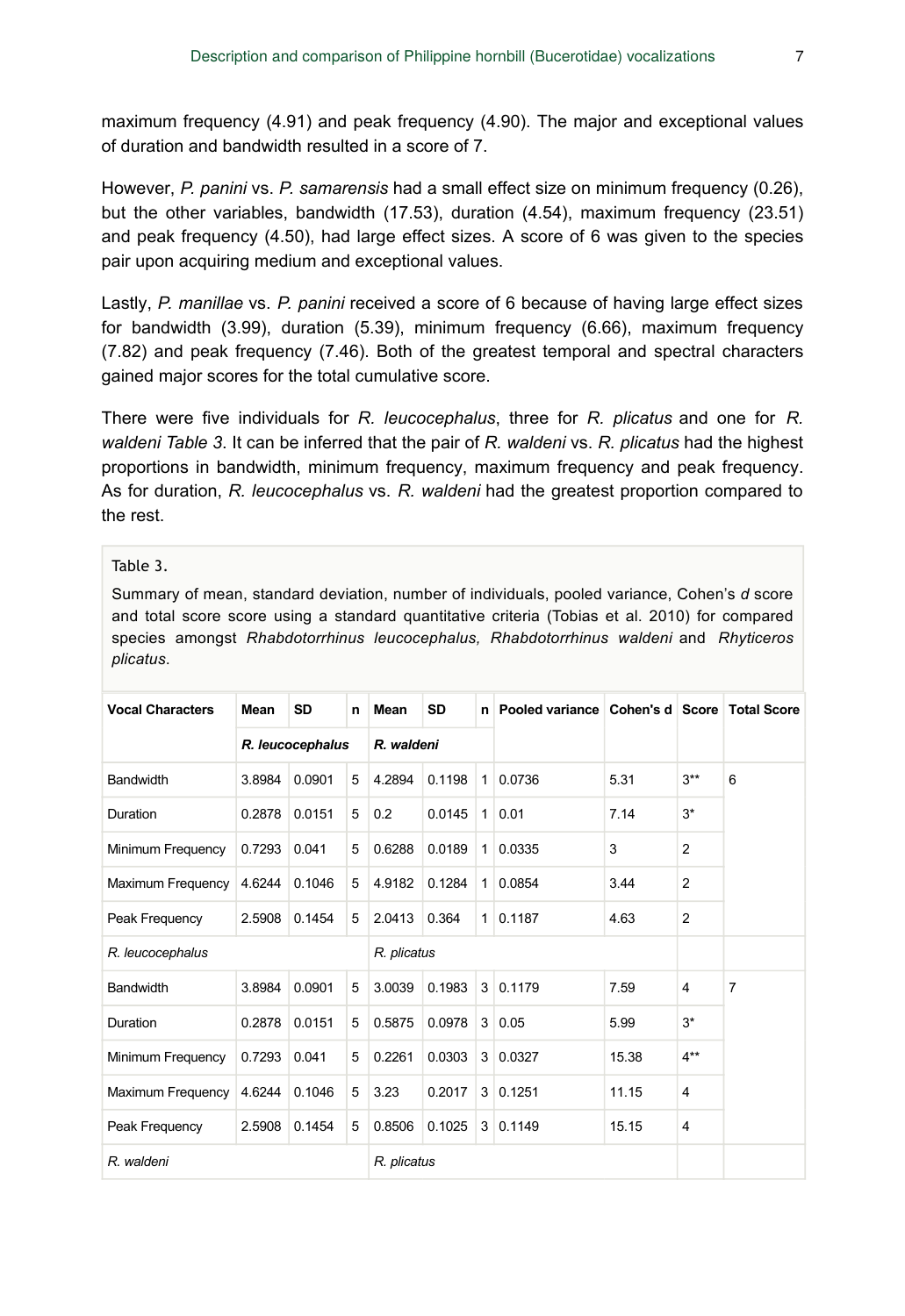| Bandwidth                     | 4.2894 | 0.1198                         | 1  | 3.0039 | 0.1983 |  | $3 \mid 0.1402$ | 9.17  | 3     |
|-------------------------------|--------|--------------------------------|----|--------|--------|--|-----------------|-------|-------|
| Duration                      | 0.2    | 0.0145                         | 1  | 0.5875 | 0.0978 |  | $3 \mid 0.07$   | 5.6   | $3^*$ |
| Minimum Frequency             | 0.6288 | 0.0189                         | 1  | 0.2261 | 0.0303 |  | $3 \mid 0.0214$ | 18.78 | $4**$ |
| Maximum Frequency             | 4.9182 | 0.1284                         | 1. | 3.23   | 0.2017 |  | $3 \mid 0.1426$ | 11.84 | 4     |
| Peak Frequency                | 2.0413 | 0.364                          | 1  | 0.8506 | 0.1025 |  | 3 0.0725        | 16.43 | 4     |
| *strongest temporal character |        | **strongest spectral character |    |        |        |  |                 |       |       |

### Table 4.

Summary of mean, standard deviation, number of individuals, pooled variance, Cohen's *d* score and total score score using a standard quantitative criteria (Tobias et al. 2010) for compared subspecies of *B. hydrocorax*.

| <b>Vocal Characters</b>       | Mean             | <b>SD</b> | n                 | Mean                            | <b>SD</b> |  | n Pooled variance Cohen's d Score Total Score |       |                |   |
|-------------------------------|------------------|-----------|-------------------|---------------------------------|-----------|--|-----------------------------------------------|-------|----------------|---|
|                               | B. h. hydrocorax |           | B. h. mindanensis |                                 |           |  |                                               |       |                |   |
| <b>Bandwidth</b>              | 2.1809           | 0.0945    | 3                 | 2.493                           | 0.0624    |  | 7 0.0642                                      | 4.86  | $\overline{2}$ | 3 |
| Duration                      | 0.292            | 0.0226    | 3                 | 0.2713                          | 0.0038    |  | 7 0.01                                        | 1.97  | $1*$           |   |
| Minimum Frequency             | 0.5065           | 0.0159    | 3                 | 0.5035                          | 0.0093    |  | 7 0.0101                                      | 0.29  | 1              |   |
| Maximum Frequency             | 2.6873           | 0.0894    | 3                 | 2.9965                          | 0.0621    |  | 7 0.0626                                      | 4.94  | $\overline{2}$ |   |
| Peak Frequency                | 0.8234           | 0.0123    | 3                 | 0.9223                          | 0.0248    |  | 7 0.02                                        | 4.95  | $2***$         |   |
| B. h. hydrocorax              |                  |           |                   | B. h. semigaleatus              |           |  |                                               |       |                |   |
| <b>Bandwidth</b>              | 2.1809           | 0.0945    | 3                 | 4.6767                          | 0.022     |  | 2 0.06                                        | 4.21  | $\overline{2}$ | 8 |
| Duration                      | 0.292            | 0.0226    | 3                 | 0.563                           | 0.0434    |  | 2 0.02                                        | 11.23 | $4*$           |   |
| Minimum Frequency             | 0.5065           | 0.0159    | 3                 | 0.7911                          | 0.023     |  | 2 0.01                                        | 13.02 | 4              |   |
| Maximum Frequency             | 2.6873           | 0.0894    | 3                 | 5.4678                          | 0.0197    |  | 2 0.06                                        | 8.58  | 3              |   |
| Peak Frequency                | 0.8234           | 0.0123    | 3                 | 3.1199                          | 0.3915    |  | $2 \mid 0.18$                                 | 13.1  | $4**$          |   |
| B. h. hydrocorax              |                  |           |                   | B. h. mindanensis               |           |  |                                               |       |                |   |
| <b>Bandwidth</b>              | 2.1809           | 0.0945    | 3                 | 2.493                           | 0.0624    |  | 7 0.0642                                      | 4.86  | $\overline{2}$ | 3 |
| Duration                      | 0.292            | 0.0226    | 3                 | 0.2713                          | 0.0038    |  | 7 0.01                                        | 1.97  | $1*$           |   |
| Minimum Frequency             | 0.5065           | 0.0159    | 3                 | 0.5035                          | 0.0093    |  | 7 0.0101                                      | 0.29  | $\mathbf{1}$   |   |
| Maximum Frequency             | 2.6873           | 0.0894    | 3                 | 2.9965                          | 0.0621    |  | 7 0.0626                                      | 4.94  | $\overline{2}$ |   |
| Peak Frequency                | 0.8234           | 0.0123    | 3                 | 0.9223                          | 0.0248    |  | 7 0.02                                        | 4.95  | $2**$          |   |
| *strongest temporal character |                  |           |                   | ** strongest spectral character |           |  |                                               |       |                |   |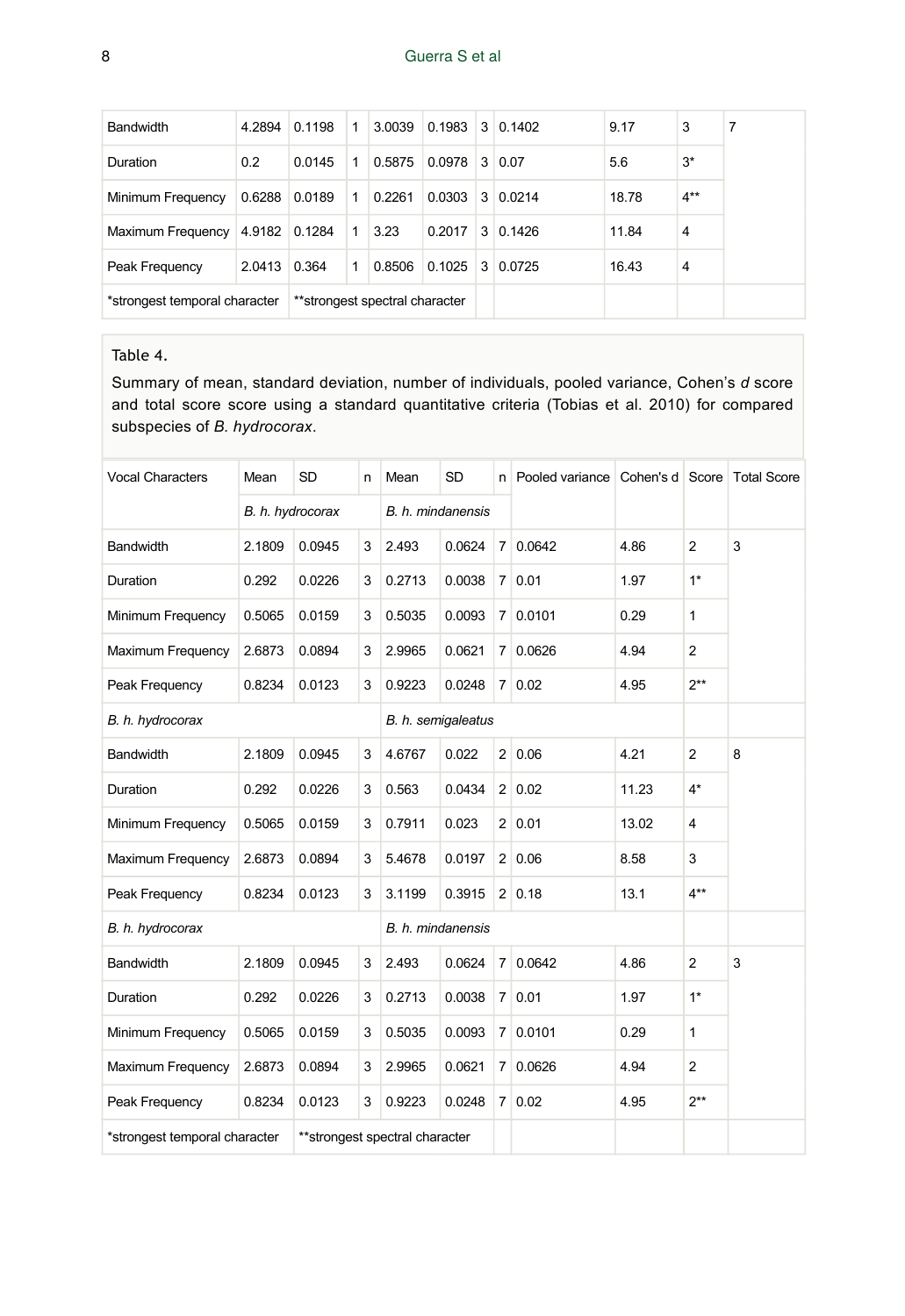Between *R. leucocephalus* vs. *R. waldeni*, bandwidth (5.31), duration (7.14), minimum frequency (3.00), maximum frequency (3.44) and peak frequency (4.63) have large effect sizes. The strongest temporal and spectral characters attained a medium score which resulted in a total score of 6. As seen in Table 5, this certifies the recent split due to addition of acoustic data to the parallel results of morphological and genetic data (Gonzalez et al. 2013).

#### Table 5.

Phenotypic scores and molecular divergence (Gonzalez 2012) for species/subspecies pairs based on the quantitative criteria for species delimitation by Tobias et al. (2010).

| Species/subspecies<br>pair |                                                                             |                           | <b>Phenotypic scores</b> |              | Total                        | % molecular         |            |
|----------------------------|-----------------------------------------------------------------------------|---------------------------|--------------------------|--------------|------------------------------|---------------------|------------|
|                            |                                                                             | <b>Biometrics Plumage</b> | and bare<br>parts        | Vocalisation | Geographical<br>relationship | phenotypic<br>score | divergence |
| 1                          | Penelopides affinis<br>Penelopides<br>manillae                              | $\overline{2}$            | 6                        | 6            | $\Omega$                     | 14                  | 3.52       |
|                            | 2 Penelopides panini<br>Penelopides<br>manillae                             | 3                         | 6                        | 6            | $\mathbf 0$                  | 15                  | 4.53       |
|                            | 3 Penelopides panini<br>Penelopides affinis                                 | 3                         | $\overline{7}$           | 5            | $\Omega$                     | 15                  | 3.4        |
|                            | 4 Penelopides<br>samarensis<br>Penelopides affinis                          | $\overline{2}$            | 5                        | 5            | $\mathbf 0$                  | 12                  | 2.06       |
|                            | 5 Buceros hydrocorax 2<br>hydrocorax<br>Buceros hydrocorax<br>mindanensis   |                           | $\overline{7}$           | 3            | $\mathbf 0$                  | 12                  | 8.85       |
| 6                          | Buceros hydrocorax 2<br>hydrocorax<br>Buceros hydrocorax<br>semigaleatus    |                           | $\overline{7}$           | 8            | $\Omega$                     | 17                  | 11.56      |
|                            | 7 Buceros hydrocorax 2<br>semigaleatus<br>Buceros hydrocorax<br>mindanensis |                           | 2                        | 8            | $\mathbf 0$                  | 12                  | 8.22       |
|                            | 8 Rhabdotorrhinus<br>leucocephalus<br><b>Rhabdotorrhinus</b><br>waldeni     | 3                         | 6                        | 6            | $\Omega$                     | 15                  | 5.36       |

The species-pairs of *R. leucocephalus* vs. *R. plicatus* and *R. waldeni* vs. *R. plicatus* both obtained a score of 7 due to having large effect sizes for bandwidth (7.59 and 9.17), duration (5.99 and 5.60), minimum frequency (15.38 and 18.78), maximum frequency (11.15 and 11.84) and peak frequency (15.15 and 16.43), respectively. Major and exceptional scores were given to the greatest spectral and temporal characters (Table 5).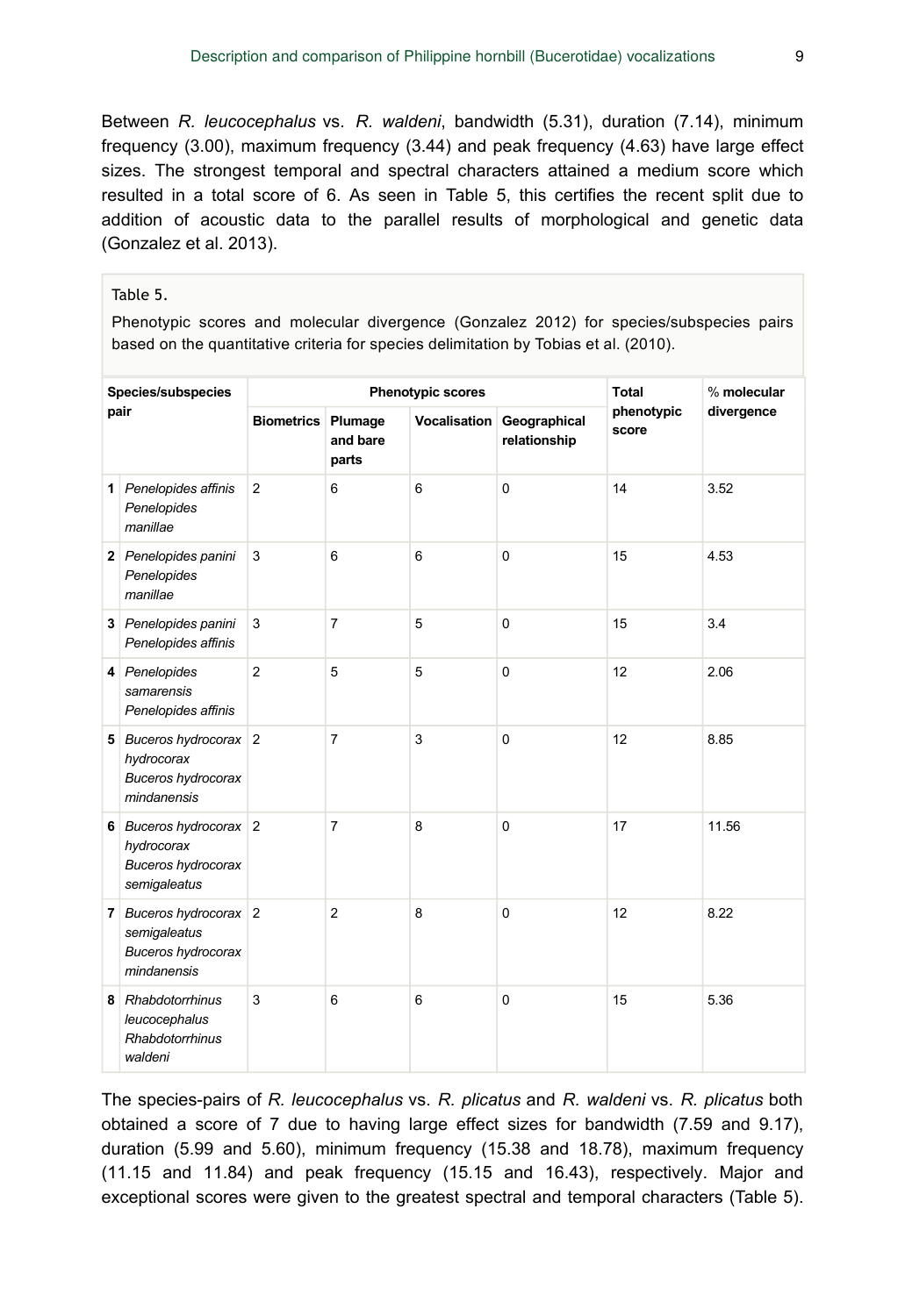In comparison, hornbills from the genus *Rhabdotorrhinus* tend to have a more staccato bark over the harsher bark notable from hornbills of the genus *Rhyticeros* (Gonzalez et al. 2013).

The species pair of *B. h. semigaleatus* and *B. h. mindanensis* had the highest Cohen's *d* for bandwidth, minimum frequency, maximum frequency and peak frequency while *B. h. hydrocorax* vs. *B. h. semigaleatus* obtained the highest in duration (Table 4). There were three individuals for *B. h. hydrocorax*, two for *B. h. semigaleatus* and seven for *B. h. mindanensis*. Generally, the loud calls of *Buceros* can be described as a resonant honk, which is noticeably different from the raucous cackles of *Anthracoceros* and shrill cackles of *Anorrhinus* hornbills (Gonzalez et al. 2013).

A small effect size was obtained for the minimum frequency between *B. h. hydrocorax* vs. *B. h. mindanensis* (0.29), while large effect sizes for bandwidth (4.86), duration (1.97), maximum frequency (4.94) and peak frequency (4.95) (for the same species pair?). A score of 3 was given to the species pair upon acquiring minor and medium values. In comparison, *B. h. hydrocorax* vs. *B. h. semigaleatus* and *B. h. semigaleatus* vs. *B. h. mindanensis*, obtained large effect sizes for all vocal characters, hence earning cumulative scores of 8: bandwidth (4.21 and 12.41), duration (11.23 and 19.71), minimum frequency (13.02 and 16.67), maximum frequency (8.58 and 18.34) and peak frequency (13.10 and 16.64), respectively.

In comparison with the *Penelopides*, *Rhabdotorrhinus* and *Rhyticeros*, the allopatric species of *Buceros hydrocorax* obtained relatively low frequencies. Lower frequencies in *Buceros hydrocorax* was correlated with the prominent casque size (Alexander et al. 1994, Policht et al. 2009). The threshold for the phenotypic score and molecular divergence are 14 and 4%, respectively. Due to speciation being comprised of phenotype and genotype, the combination of the phenotypic and genotypic data will lead to a more precise taxonomic evaluation, most especially for the species in the biodiversity hotspots. Moreover, the recent studies validated the splits of *Aceros* and *Penelopides* and the probability of splitting *B. h. semigaleatus* and *B. h. mindanensis* from the nominotypical *B. h. hydrocorax* (Kemp and Crowe 1985, Gonzalez 2012, Gonzalez et al. 2013).

As seen in Table 5, all of the species and subspecies pairs obtained a phenotypic score not lower than 14 and have evidently reached the threshold value of 7. This combined phenotypic data with the newly quantified acoustic evaluation supports the proposition that subspecies within the *B. hydrocorax* complex required further review on their taxonomic status (Gonzalez 2012, see also Figs 2, 3, 4, 5, 6, 7).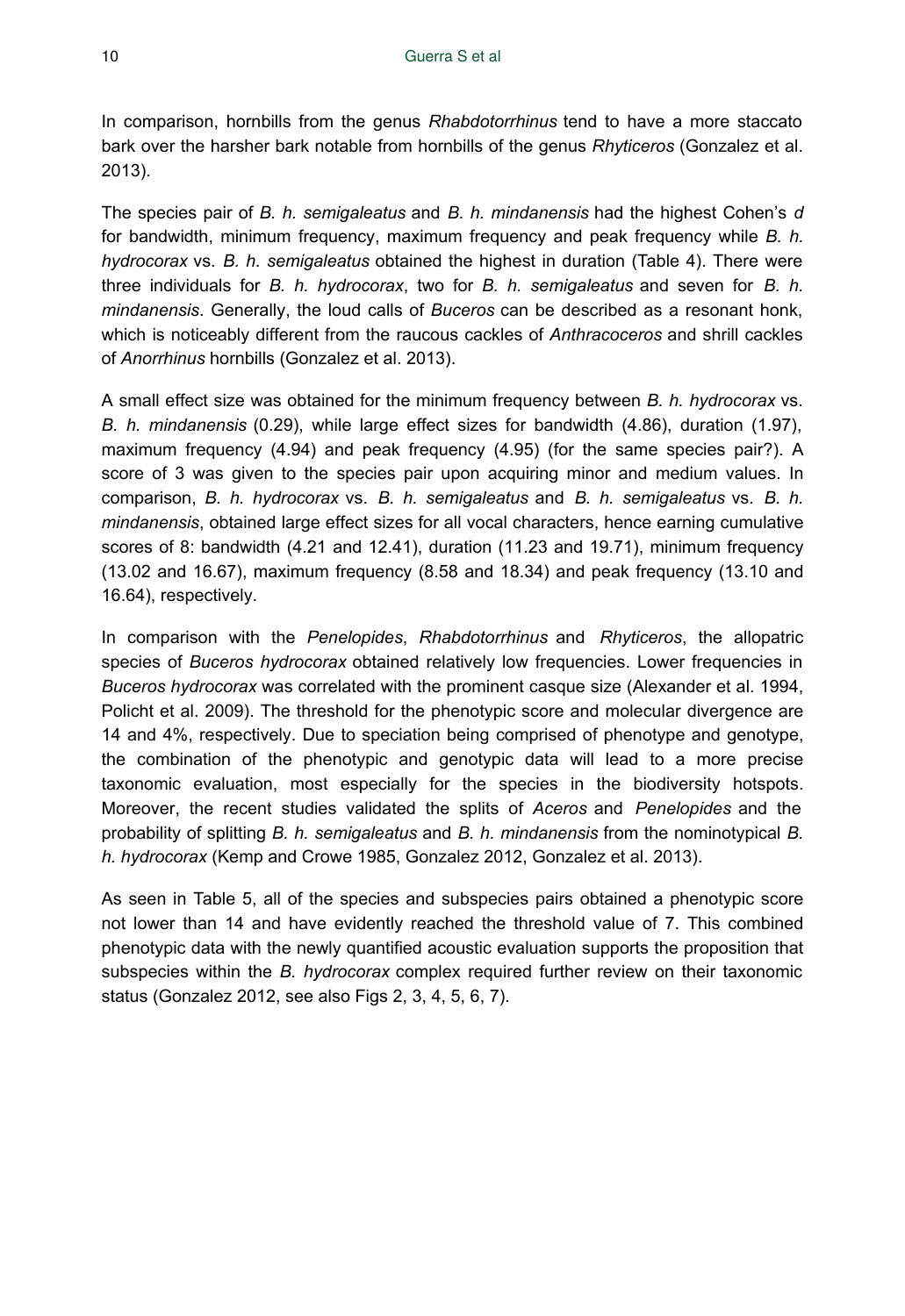

### Figure 2. doi

Summary of Cohen's *d* of the allopatric species pairs for species pairs of *P. affinis, P. manillae, P. panini* and *P. samarensis* in vocal characters.



### Figure 3. doi

The summary of Cohen's *d* of the species pairs species pairs of *R. leucocephalus, R. waldeni* and *R. plicatus* in vocal characters.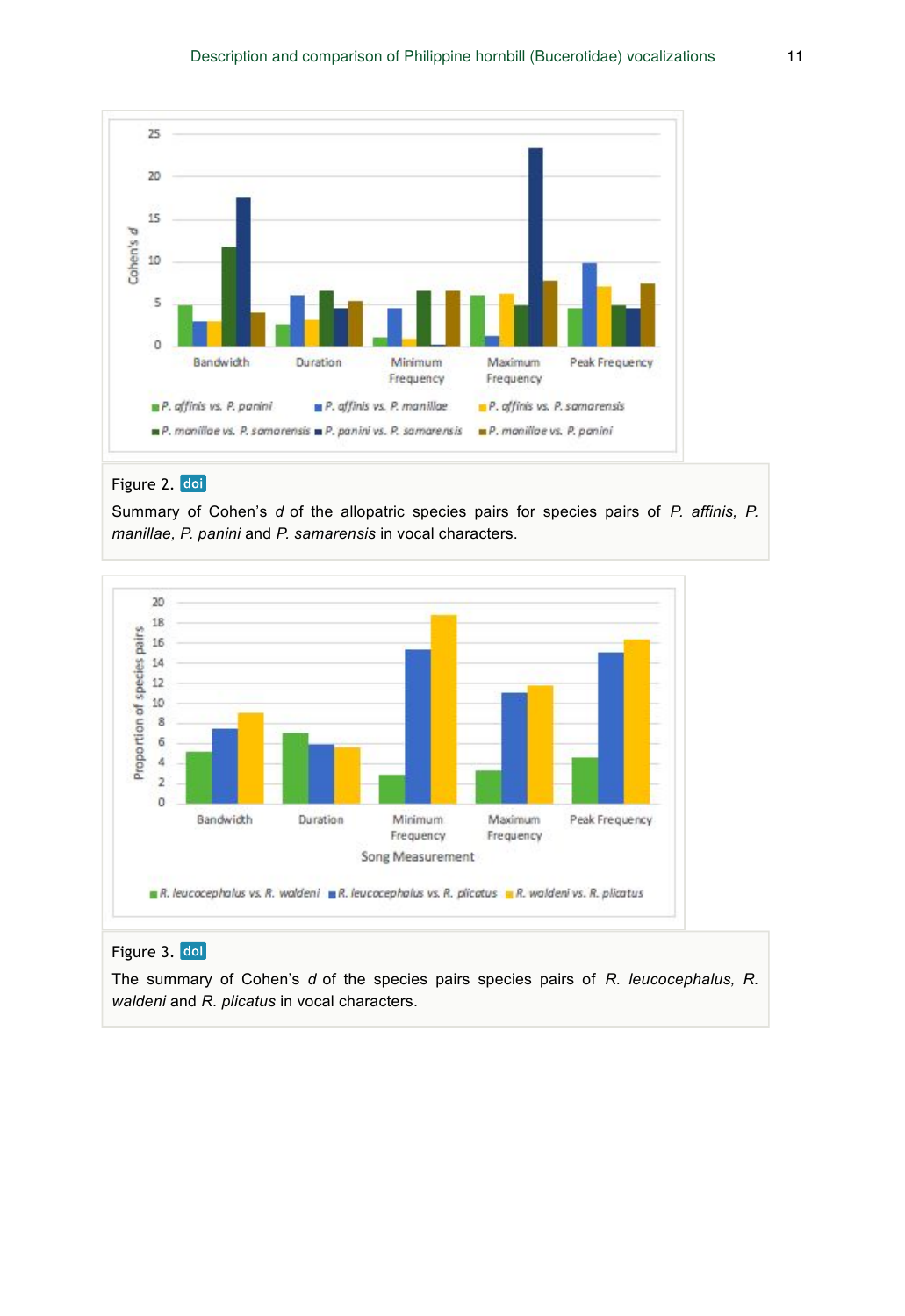

### Figure 4. doi

The summary of Cohen's *d* of the allopatric species pairs of *B. h. hydrocorax, B. h. semigaleatus* and *B. h. mindanensis.* in vocal characters.

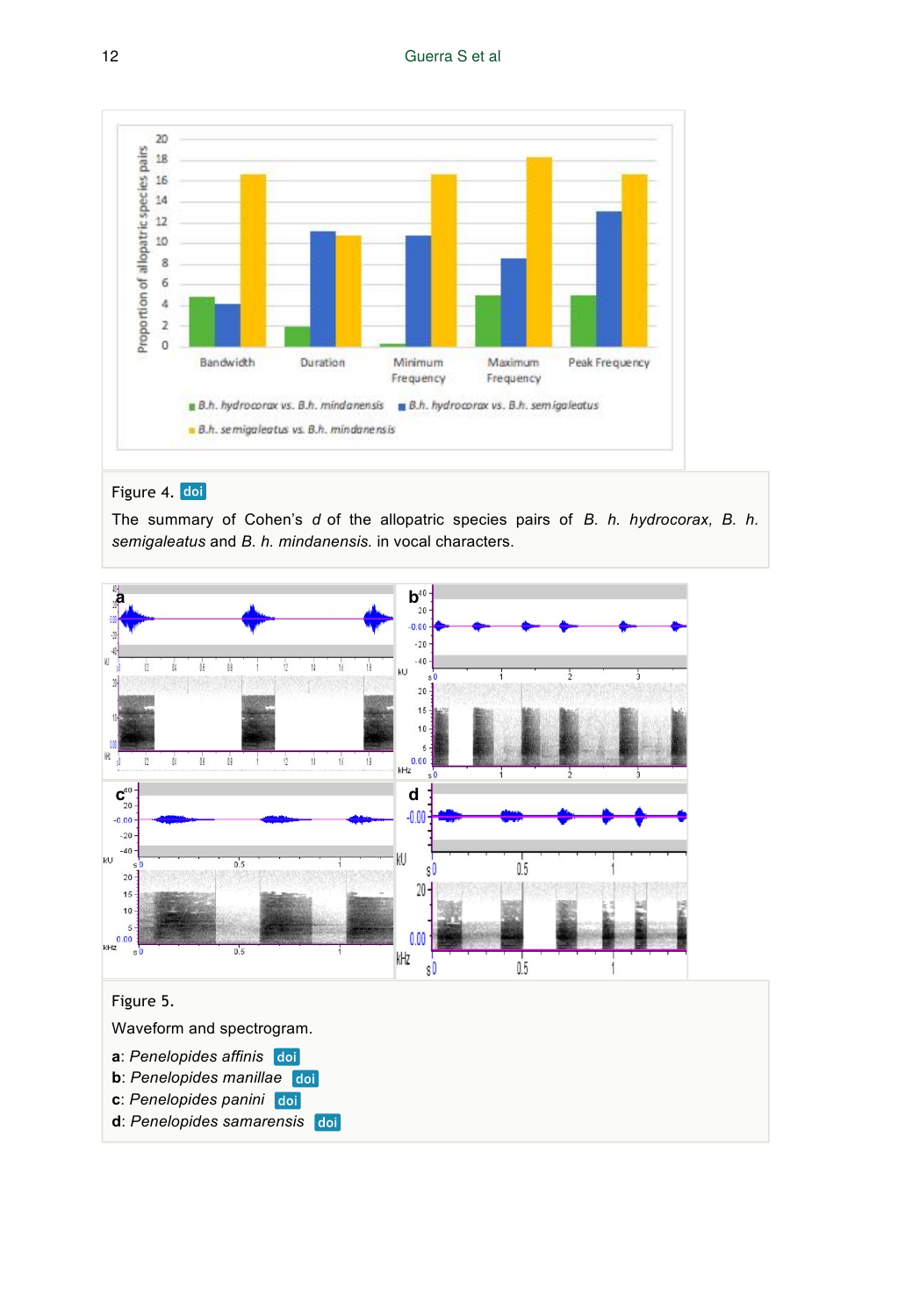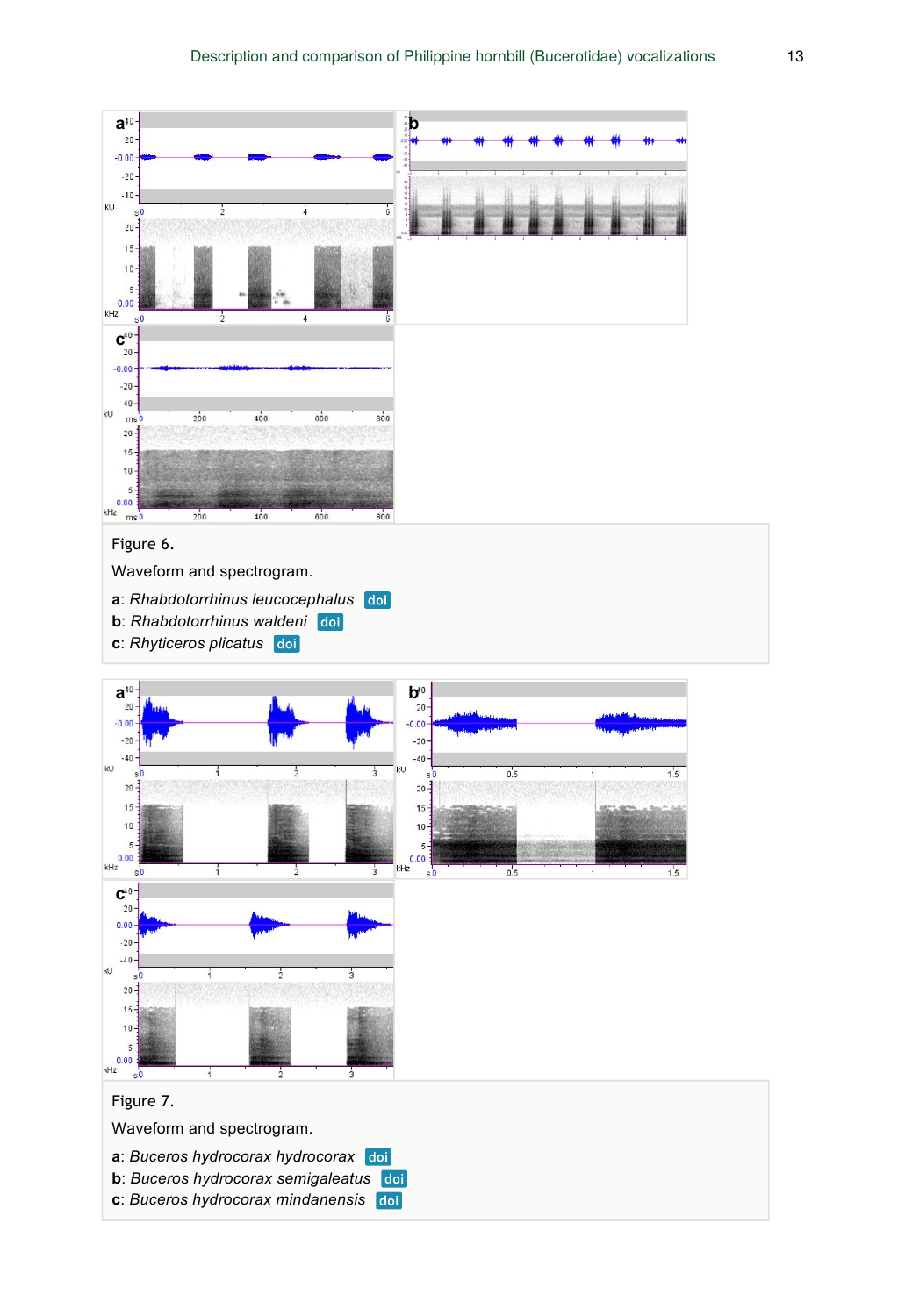Amongst the endemic Philippine Tarictic hornbills, small effect sizes for the minimum frequency were evident between *P. panini* and *P. samarensis.* However, large effect sizes were obtained from the bandwidth, duration, minimum frequency and maximum frequency of *P. affinis* vs. *P. panini, P. affinis* vs. *P. manillae, P. affinis* vs. *P. samarensis, P. manillae* vs. *P. samarensis, P. panini* vs. *P. samarensis* and *P. manillae* vs. *P. panini.* A distinctive trumpeting bleat which is highly onomatopoeic of its local name "Tarik-tik" or "Talik-tik", can be collectively referred to all members of the Philippine endemic genus *Penelopides.* These high pitched calls of Tarictic hornbills are comparable to the similarly toned staccato bark of the genus *Rhabdotorrhinus* to which they are closely related, but conversely *Penelopides* have relatively higher frequencies (Gonzalez et al. 2013). See Table 6, Suppl. materials 1, 2 for the raw data, data summary and spectrograms of this study.

#### Table 6.

Recording sources for the Philippine hornbill vocalisations.

| QTY          | <b>SPECIES</b>                            | <b>RECORDIST</b>              | <b>LOCALITY</b>                                     |
|--------------|-------------------------------------------|-------------------------------|-----------------------------------------------------|
| 2            | Penelopides affinis                       | <b>Frank Lambert</b>          | Zamboanga, Pasonaca Watershed Reserve,<br>Cabonegro |
| 1            | Penelopides affinis                       | <b>Frank Lambert</b>          | Mt. Kitanglad, Mindanao                             |
| 1            | Penelopides affinis                       | Paul Noakes                   | PICOP, Bislig, Mindanao                             |
| 1            | Penelopides affinis                       | George Wagner                 | Baluno Station, Zamboanga Watershed, Mindanao       |
| 1            | Penelopides affinis                       | David Edwards                 | PICOP, Bislig, Mindanao                             |
| 4            | Penelopides manillae                      | Shari Guerra                  | Avilon Zoo, Rodriguez, Rizal                        |
| 1            | Penelopides manillae                      | David Edwards                 | Hamut, baliuag, Sierra Madre Mountains, Luzon       |
| 3            | Penelopides panini                        | Shari Guerra                  | Avilon Zoo, Rodriguez, Rizal                        |
| 1            | Penelopides panini                        | <b>Frank Lambert</b>          | Bacolod, Negros Occidental                          |
| 3            | Penelopides samarensis                    | <b>Bram</b><br>Demeulemeester | Rajah Sikatuna National Park, Bohol                 |
| 1            | Penelopides samarensis                    | Ross Gallardy                 | Rajah Sikatuna National Park, Bohol                 |
| 3            | Buceros hydrocorax hydrocorax             | Shari Guerra                  | Avilon Zoo, Rodriguez, Rizal                        |
| 2            | <b>Buceros hydrocorax</b><br>semigaleatus | Shari Guerra                  | Avilon Zoo, Rodriguez, Rizal                        |
| 7            | <b>Buceros hydrocorax</b><br>mindanensis  | Shari Guerra                  | Avilon Zoo, Rodriguez, Rizal                        |
| 3            | Rhabdotorrhinus leucocephalus             | Shari Guerra                  | Avilon Zoo, Rodriguez, Rizal                        |
| $\mathbf{2}$ | Rhabdotorrhinus leucocephalus             | Desmond Allen                 | Sitio Siete, South Cotabato Province, Mindanao      |
| 1            | Rhabdotorrhinus waldeni                   | Ross Gallardy                 | PICOP, Bislig, Mindanao                             |
| 1            | Rhyticeros plicatus                       | Shari Guerra                  | Avilon Zoo, Rodriguez, Rizal                        |
| 1            | Rhyticeros plicatus                       | <b>Frank Lambert</b>          | Chupukama Ridge, Guadalcanal                        |
| 1            | Rhyticeros plicatus                       | Patrick Abueg                 | Lolobata National Park, Halmahera, Indonesia        |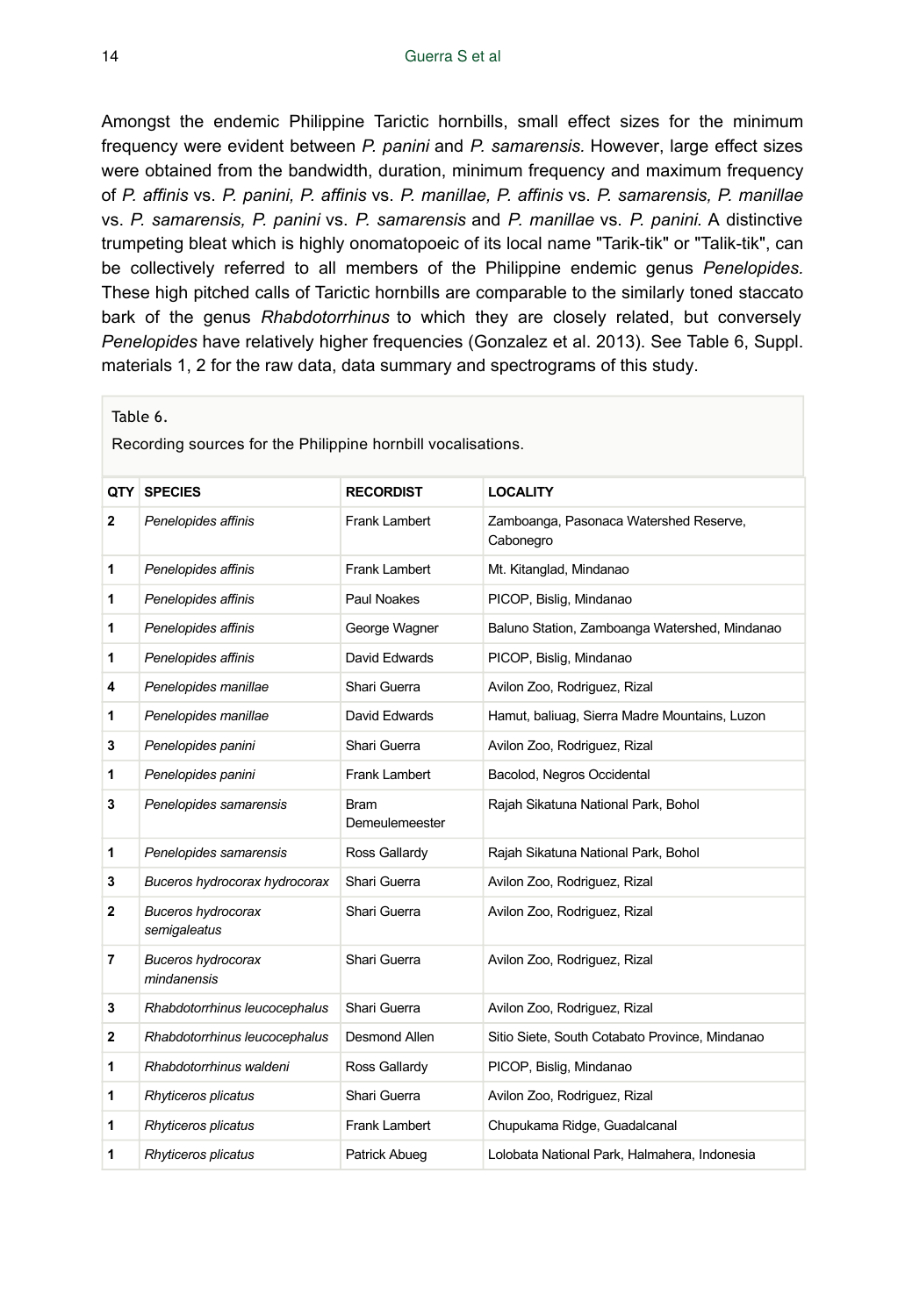# **Conclusions**

The above acoustic analyses of the trumpeting calls of Philippine Tarictic hornbills, belonging to the endemic genus *Penelopides*, support their genus allocation and distinction from the closely related genus *Rhabdotorrhinus* characterised with its staccato calls (see also Gonzales 2012, Gonzalez et al. 2013). Overall, casque peak frequency is associated with the fundamental frequency, which is reflected in hornbills having higher pitched vocalisations as compared to *Buceros hydrocorax, Rhyticeros* and *Rhabdotorrhinus*.

The large effect sizes in the acoustic data, observed amongst subspecies of *B. hydrocorax*, provide additional support on their proposed taxonomic revisions and potential split, subsequently based on the initial analysis using phenotypic and genetic data presented by Gonzalez (2012). Further comparative analysis of the three subspecies using call recordings from the wild may provide better insights into their taxonomic status. Although this study was largely limited to captive hornbills, further bioacoustic analysis may be needed, based on a wider breadth of sampling and done in comparison with added sampling of species in the wild. Essentially, providing combined phenotypic and vocal data will help support probable differences attributed to evolutionary adaptation that often befits speciation in tropical ecosystems. A better understanding of the taxonomic status of a group of threatened species like Philippine hornbills is invaluable to their effective conservation and management, both in captivity and in the wild.

# **References**

- Alexander GD, Houston DC, Campbell M (1994) A possible acoustic function for the casque structure in hornbills (Aves: Bucerotidae). Journal of Zoology 233 (1): 57‑67. <https://doi.org/10.1111/j.1469-7998.1994.tb05262.x>
- Becker LA (2000) Effect Size (ES). University of Colorado, Colorado Springs URL: [https://](https://www.uccs.edu/lbecker/effect-size) [www.uccs.edu/lbecker/effect-size](https://www.uccs.edu/lbecker/effect-size)
- Cohen J (1988) Statistical power analysis for the behavioral sciences. Second Edition. Lawrence Erlbaum Associates [ISBN 0-8058-0283-5]
- Gonzalez JCT (2012) Origin and diversification of hornbills (Bucerotidae). Doctoral dissertation. University of Oxford, UK.
- Gonzalez JCT, Sheldon B, Collar N, Tobias J (2013) A comprehensive molecular phylogeny for the hornbills (Aves: Bucerotidae). Molecular Phylogenetics and Evolution 67 (2): 468‑483.<https://doi.org/10.1016/j.ympev.2013.02.012>
- Haimoff EH (2008) A spectrographic analysis of the loud calls of helmeted hornbills *Rhinoplax vigil* . Ibis 129 (2): 319‑326.<https://doi.org/10.1111/j.1474-919x.1987.tb03175.x>
- Kemp A, Crowe T (1985) The systematics and zoogeography of oriental and Australasian hornbills (Aves: Bucerotidae). Bonner Zoologische Beiträge 39: 315‑345.
- Kemp AC (1995) The Hornbills. Oxford University Press, Oxford, 3-35 pp.
- Kemp AC (1998) Techniques of bird sound recording for sonogram analysis. In: Poonswad P (Ed.) The Asian hornbills: Ecology and conservation. Thai Studies in Biodiversity. 2. 265-273 pp.